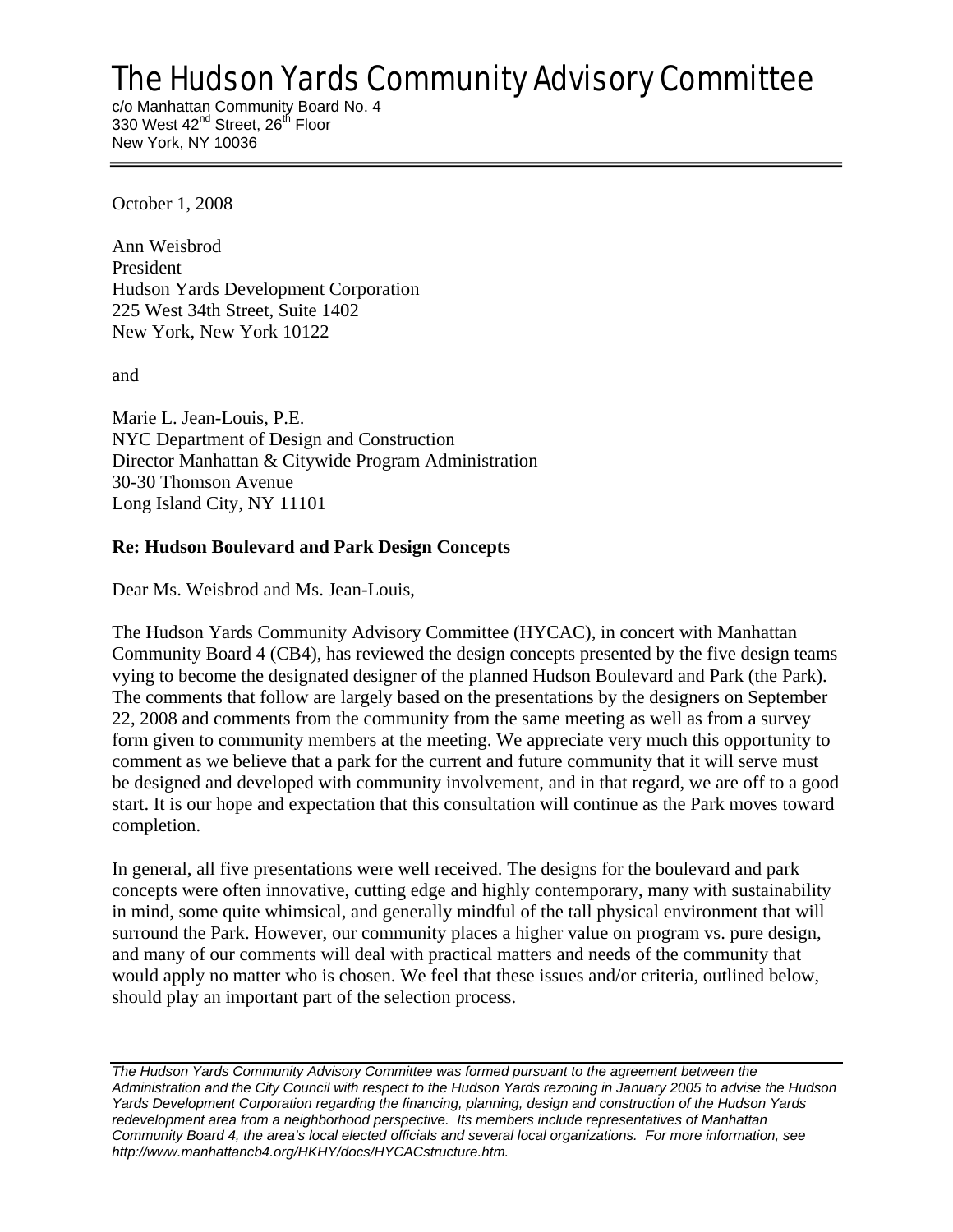While we appreciated the ingenuity and imagination expressed by many of the proposals, the ideas were too ambitious and crowded, trying to do too much in a limited amount of spaces. Several of the presentations showed elaborate bridge structures in the northern sections that we felt were impractical and not likely to be built. Therefore, we tended to focus instead on the landscape components of the southern six blocks. A theme that will be repeated in several comments below is to keep it simple, practical and useful.

## **Connectivity, Integration and the Bigger Picture**

Many of the designs integrated the streets running east and west into the design and we feel that this is an important consideration, as many visitors to the park will approach it via the crossstreets. It will also be important for this boulevard/park to relate closely with the rail yards just to the south, as well as with the nearby Hudson River Park. Finally, it will be important to understand that, in addition to future planned residential and commercial development, there is already a significant population in the area that is lacking in everyday park facilities.

## **Traffic and Safety**

The park (or series of parks) will be separated by east/west streets and we are concerned about the safety of pedestrians crossing from one park to another. Some of the designs indicated park paths that crossed the streets between boulevard crossings, an idea that should be avoided. Park paths should terminate at the corners when they intersect a street.

But we are even more concerned about how the north/south "boulevard" roadways will impact the parks. We understand that, from the beginning, this has always been planned as an automobile boulevard surrounding a series of parks. Our understanding is that these new roadways are not intended to be major north/south thoroughfares, but rather meant primarily to service the residential and commercial developments that surround the Park. These roadways should be designed to minimize traffic; indeed, one of the frequent comments at the public forum was "Why have any roadways at all?" Consideration should be given to road surfaces that encourage low speeds and that could be converted into pedestrian-only walkways on weekends. The use of the roadways by trucks should be discouraged.

#### **Location - Park in a Canyon - Lighting**

Clearly this will be a park surrounded by tall buildings, and this will create challenges to ensure it does not become a dark, cold shaded series of spaces. From the presentations, it was difficult to get a real understanding of the impact of the surrounding buildings on the park and how to relate them to human scale. Two teams suggested the use of mirrors to reflect afternoon sunlight into the Park and this idea may hold promise. Overall, lightning will be important issue that needs careful consideration.

#### **Uses for the Community – Models**

As all the designers stated, this park will serve both commercial buildings as well as a growing residential community. This implies a range of uses, including small playing fields, playgrounds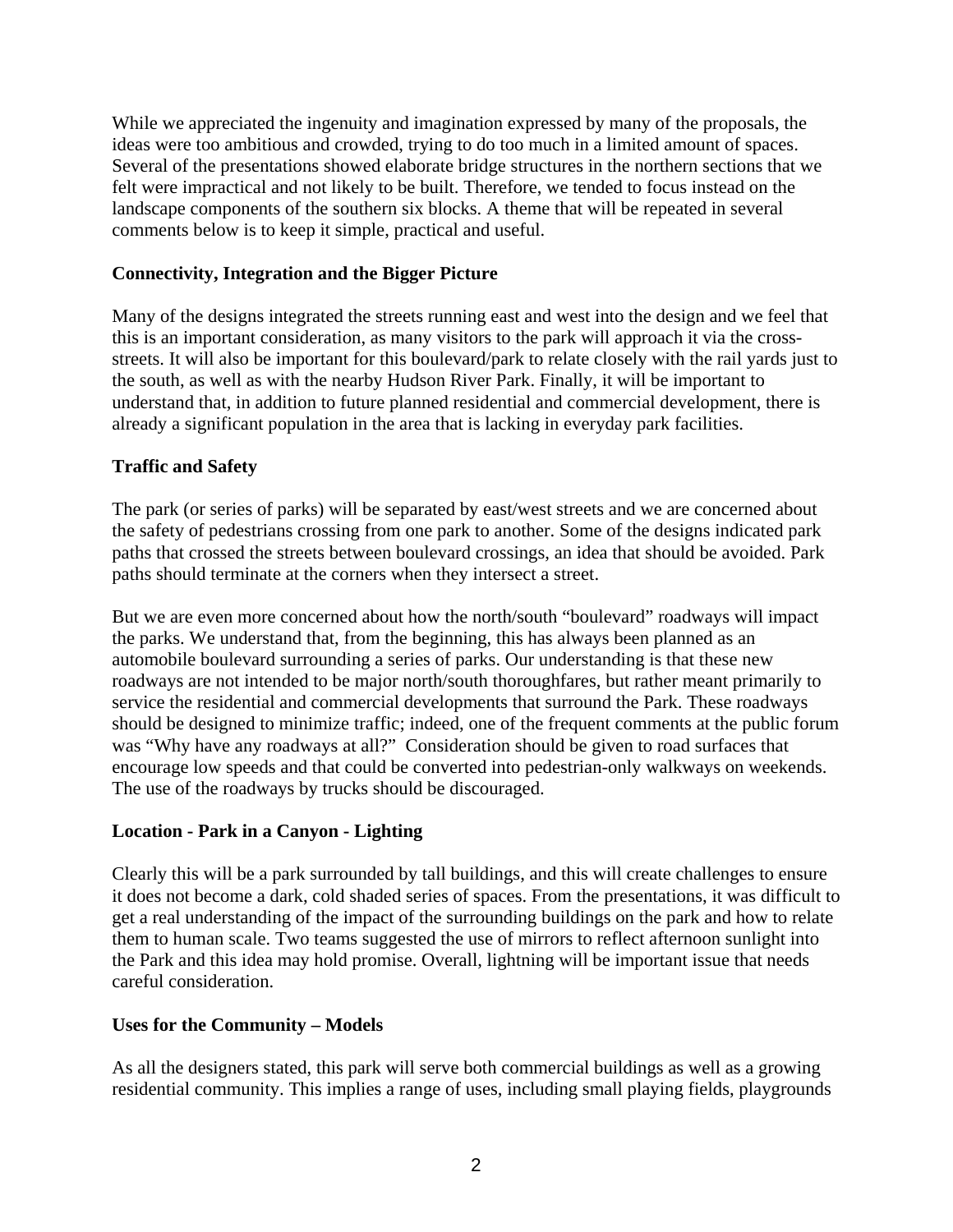for children, a big open lawn and quiet areas as well as areas for active uses. Hell's Kitchen Park should be looked at as a model for many uses, as well as Madison Square. Again, less emphasis on design and more on usability should be the guiding principle, as well as flexibility so that changing use needs over time can be accommodated. Keep it simple and useful.

## **Reality, Maintenance and Practicality**

One concern about the design concepts presented was how easily they could be maintained over time, or how expensive they would be. While water features were well received, complex waterplay fountains all too often fall into disrepair and become eyesores.

## **Operations & Security**

There was consensus that these parks must be open and not fenced in, as some city parks are. The parks should be open 24 hours.

## **Comfort and Image – Surfaces and Plantings**

There was a strong feeling the Park should have predominately soft surfaces such as grass as opposed to hard plazas. Trees, in particular trees native to the area, can be used to advantage, not only to create a live "green" feeling, but also to help unify the parks with the surrounding streets. At the same time, consideration should be given as to how to make the park as useful in winter as it is in other parts of the year.

#### **Concessions and Necessary Facilities**

Given that the park will be closely surrounded by retail on the east and west borders, and given the relatively small areas available for park use, we strongly urge that any buildings in the park itself be avoided. Food, beverages and the like can easily be provided within the retail portions of the building. The idea of incorporating public rest rooms into the surrounding buildings should also be considered.

We have no comment on just what the subway entrance should look like, recognizing the early nature of the design process at this stage, although the bubble-like entrance in one proposal was mentioned favorably, as was the idea of a subway entrance with a green planted roof.

#### **Sustainability and Use of Water**

Several designs indicated various type of water features which were favorably received, and several proposed rainwater retention as a sustainable feature. Again, any such systems or features must be simple and cost-effective.

# **Development Considerations – Effect on Uses**

It appears that the southern three segments will be the most likely to be built, while there are doubts about the northern three. The will affect usability decisions, as most of the designs